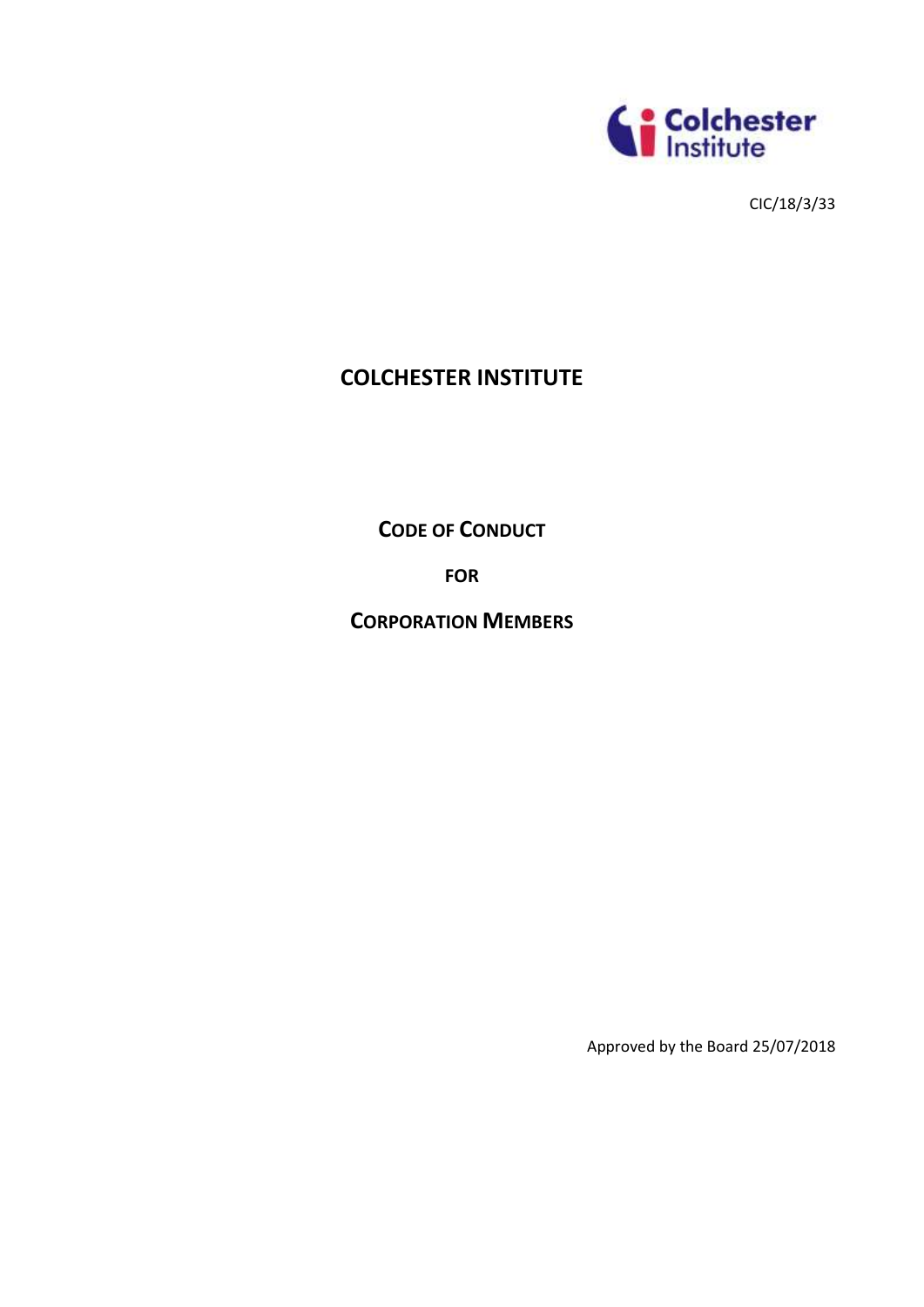## **CONTENTS**

Forward by the Chair [of the Corporation Board](#page-2-0)

**[Summary](#page-3-0)** 

[Introduction and Interpretation](#page-4-0)

## **Code of Conduct**

- [Public Service Values ; The Nolan Report Principles of Public Life](#page-5-0)
- [Aims and Values](#page-6-0)
- [Duties](#page-6-1)
- [Statutory Accountability](#page-7-0)
- [Skill, Care and Diligence](#page-7-1)
- [Powers](#page-7-2)
- [Conflict of Interests](#page-8-0)
- [Collective Responsibility](#page-9-0)
- **•** [Openness and Confidentiality](#page-9-1)
- **[Statements or Disclosures to Press or Other Media](#page-10-0)**
- [Complaints](#page-10-1)
- [Attendance at Meetings](#page-10-2)
- [Good Governance](#page-10-3)

## **Appendix**

[List of Source and Reference Documents](#page-12-0)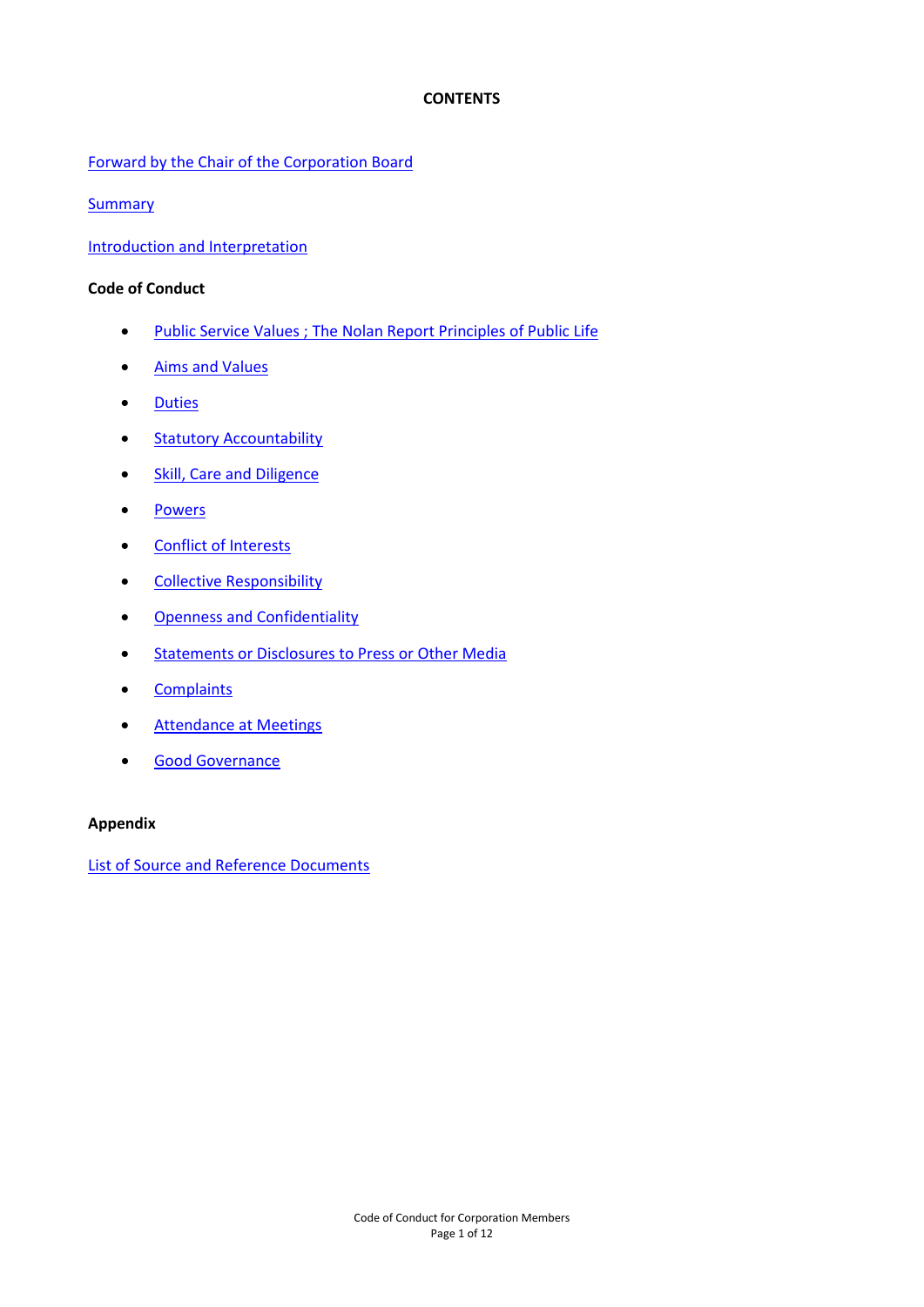## **FOREWORD**

<span id="page-2-0"></span>There is no doubt that the volunteers who serve on the College's Corporation Board show a high level of ability and dedication to uphold the principles of public service.

This Code of Conduct, based upon the Instrument and Articles of Government and the Nolan principles of public service, has been drawn up as a guide for members to help them exercise their responsibilities.

The reputation of the College and the trust and confidence of those with whom it deals are amongst the most cherished and vital assets of the Corporation and its staff. The fostering and protection of that reputation is of fundamental importance to the Board's work.

Christopher Bridge Chair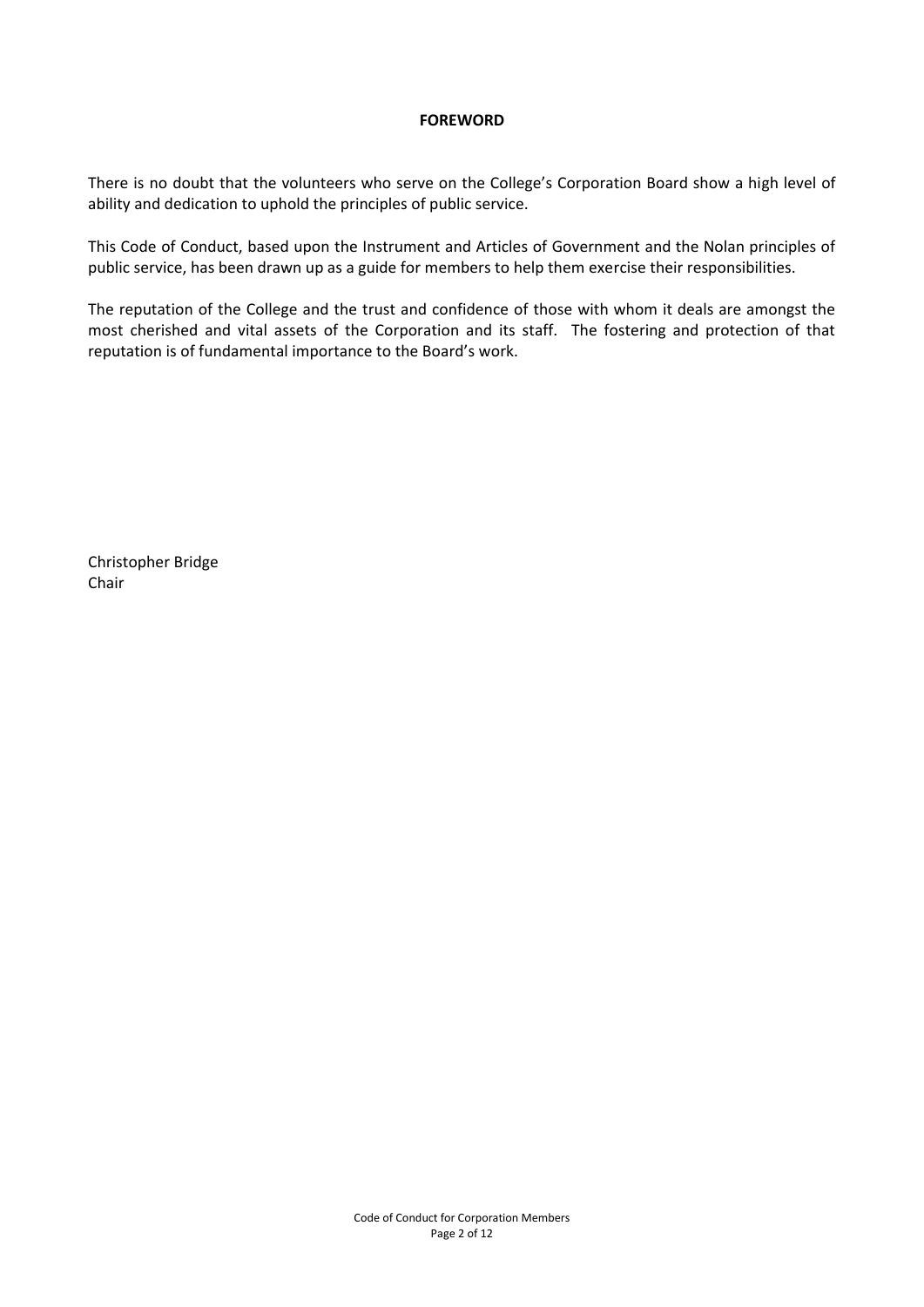# <span id="page-3-0"></span>**CODE OF CONDUCT SUMMARY**

This Code of Conduct has been drawn up to guide Members in carrying out their duties. In summary Members should:

- 1. conduct themselves in accordance with the highest ethical standards and embrace the seven principles of public life laid down by the Nolan Committee;
- 2. show the highest loyalty to the College and act in good faith in its best interests at all times. In particular
	- Corporation Board decisions must always be taken for the benefit of the College, its students, staff and other users and with a view to safeguarding public funds;
	- Members must not be bound by mandates given to them by other bodies or persons;
	- Members must observe the provisions and responsibilities in the College's Instrument and Articles of Government, comply with the Corporation Board's Standing Orders and ensure that the Corporation acts within the powers conferred on it by the Further and Higher Education Act 1992.
- 3. observe the duties set out in the Financial Memorandum which the College has entered into with the Education and Skills Funding Agency (ESFA) and ensure the proper use of income derived from other sources;
- 4. discharge their duties with skill, care and diligence;
- 5. avoid putting themselves in a position where there is an actual, potential or perceived conflict between their personal interests (including those of their family) and those of the College. Members must declare openly and immediately any relevant interest in accordance with the provisions in the Instrument and this Code;
- 6. abide by the principle of collective responsibility. Once a decision has been taken by the Corporation Board, Members have a duty to stand by it, even if they voted against it or were absent when the decision was taken;
- 7. be committed to securing equality of opportunity within the College, to combating discrimination on whatever grounds and to discharging their legal duties under the relevant anti-discrimination legislation;
- 8. ensure that the business of the Corporation Board is conducted openly and transparently and that, as a general principle, students and staff have free access to information about the proceedings of the Corporation Board and that confidential items are kept to a minimum;
- 9. respect the confidentiality of those items of business which the Corporation Board decides from time to time should remain confidential;
- 10. attend meetings of the Board and its Committees, giving them such priority as is reasonable and practicable;
- 11. take opportunities to enhance their effectiveness as a governor through participation in training and development programmes and by increasing their own knowledge of the College.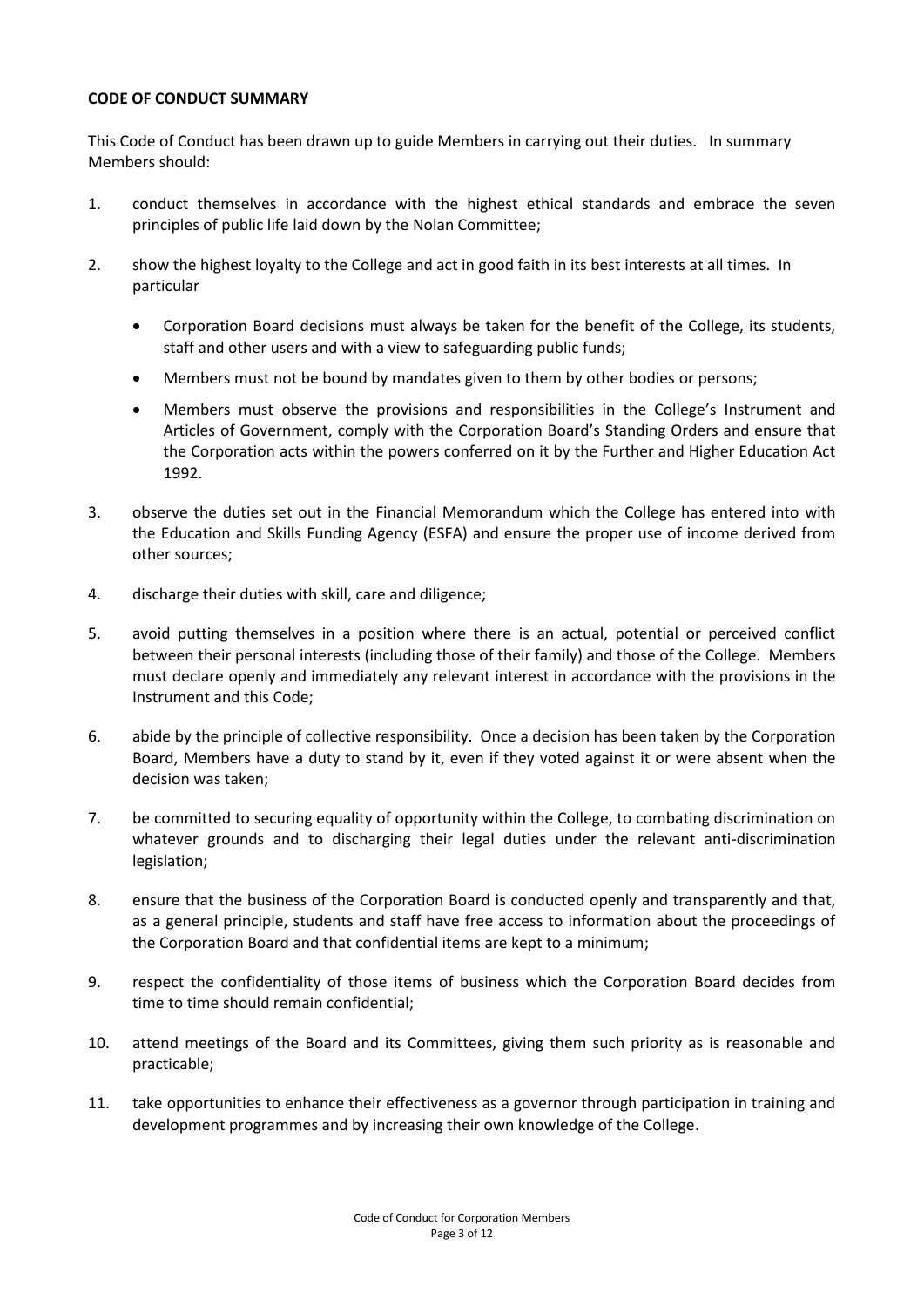## <span id="page-4-0"></span>**INTRODUCTION**

This Code is intended as a guide to indicate the standards of conduct and accountability which are expected of Corporation Members to enable them to understand their legal and ethical duties and to assist them both in carrying out their duties and in their relationship with the Corporation and the Principal. The Code therefore is aimed at promoting effective, well informed and accountable college governance, and is not intended to be a definitive or authoritative statement of the law.

In addition to this Code, Members are recommended to familiarise themselves with the source and reference documents listed in the Appendix.

This code should not be read as an exhaustive statement of duties, powers or provisions, and Members should refer to the source documents. If a Member is in doubt about the provisions of any of these documents, the Clerk should be consulted, and if necessary professional advice should be sought. However, ultimate responsibility for the appropriateness of conduct as a Member of the Corporation and for any act or omission in that capacity rests with the individual Member.

The Code applies to every committee, working party or other subsidiary body of the Corporation to which Members may be appointed. By accepting appointment to the Corporation or to any of its committees, each member agrees to accept the provisions of the Code.

It also applies to anyone who is not a member of the Board who is appointed by the Board to any of its Committees.

# **INTERPRETATION**

In this document "College" means Colchester Institute, and "Member", "Chair", "Principal" and "Clerk" mean respectively the Member of the Corporation, Chair of the Corporation, Principal and Chief Executive and the Corporation Secretary/Clerk for the time being of the Corporation. All other definitions have the same meanings as given in the College's Instrument and Articles of Government and words importing one gender will import any gender.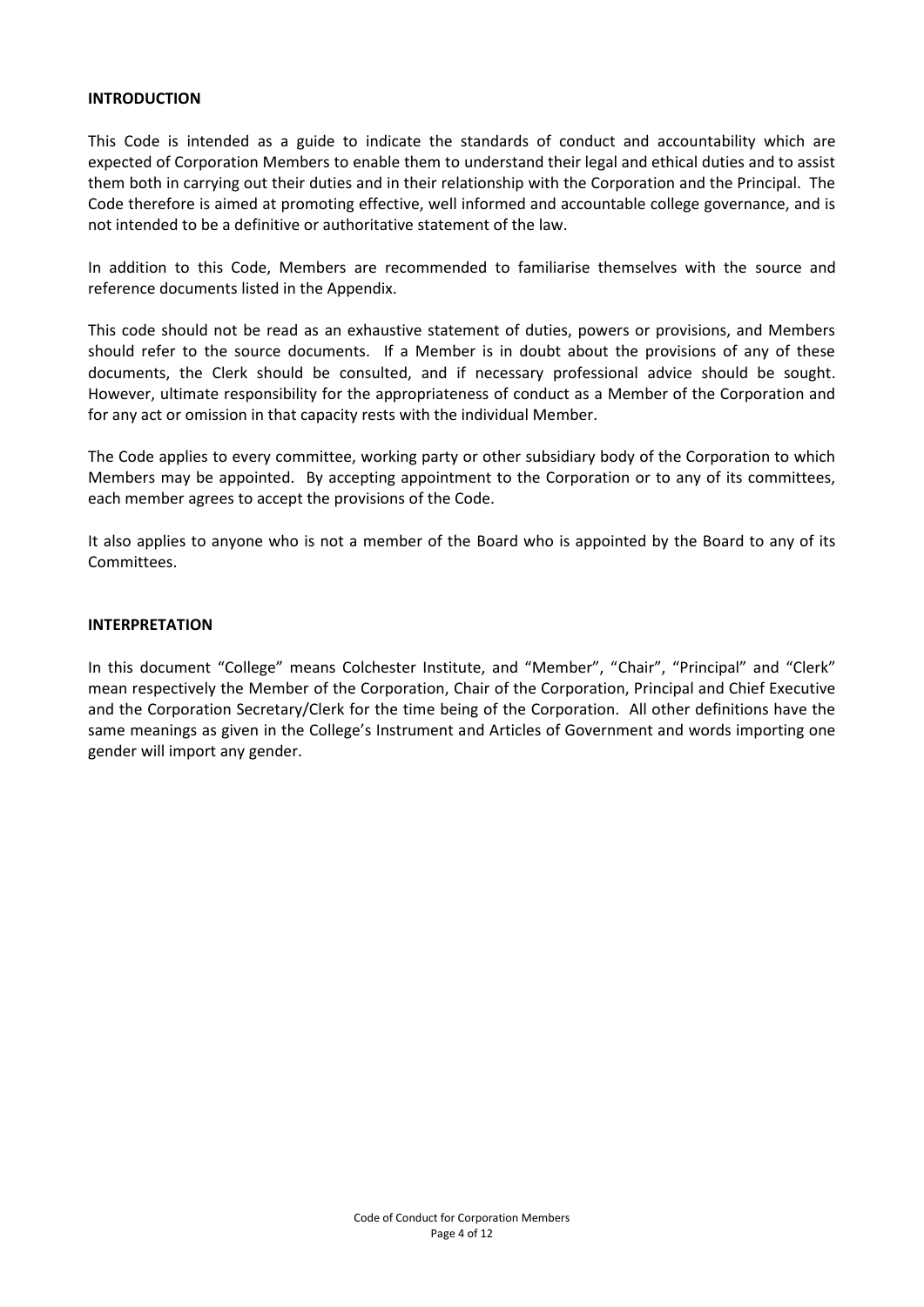# **CODE OF CONDUCT FOR MEMBERS OF THE CORPORATION BOARD**

# **The Seven Principles of Public Life**

<span id="page-5-0"></span>The second report of the Nolan Committee on Standards in Public Life, 1996, laid down seven Principles of Public Life:

### **Selflessness**

*Holders of public office should take decisions solely in terms of the public interest. They should not do so in order to gain financial or other material benefits for themselves, their family, or their friends.*

#### **Integrity**

*Holders of public office should not place themselves under a financial or other obligation to outside individuals or organisations that might influence them in the performance or their official duties.*

#### **Objectivity**

*In carrying out public business, including making public appointments, awarding contracts or recommending individuals for rewards and benefits, holders of public office should make choices on merit.*

## **Accountability**

*Holders of public office are accountable for their decisions and actions to the public and must submit themselves to whatever scrutiny is appropriate to their office.*

#### **Openness**

*Holders of public office should be as open as possible about all the decisions and actions that they take. They should give reasons for their decisions and restrict information only when the wider public interest clearly demands.*

#### **Honesty**

*Holders of public office have a duty to declare any private interests relating to their public duties and to take steps to resolve any conflicts arising in a way that protects the public interest.*

#### **Leadership**

*Holders of public office should promote and support these principles by leadership and example.*

These principles have been applied throughout the Code of Practice.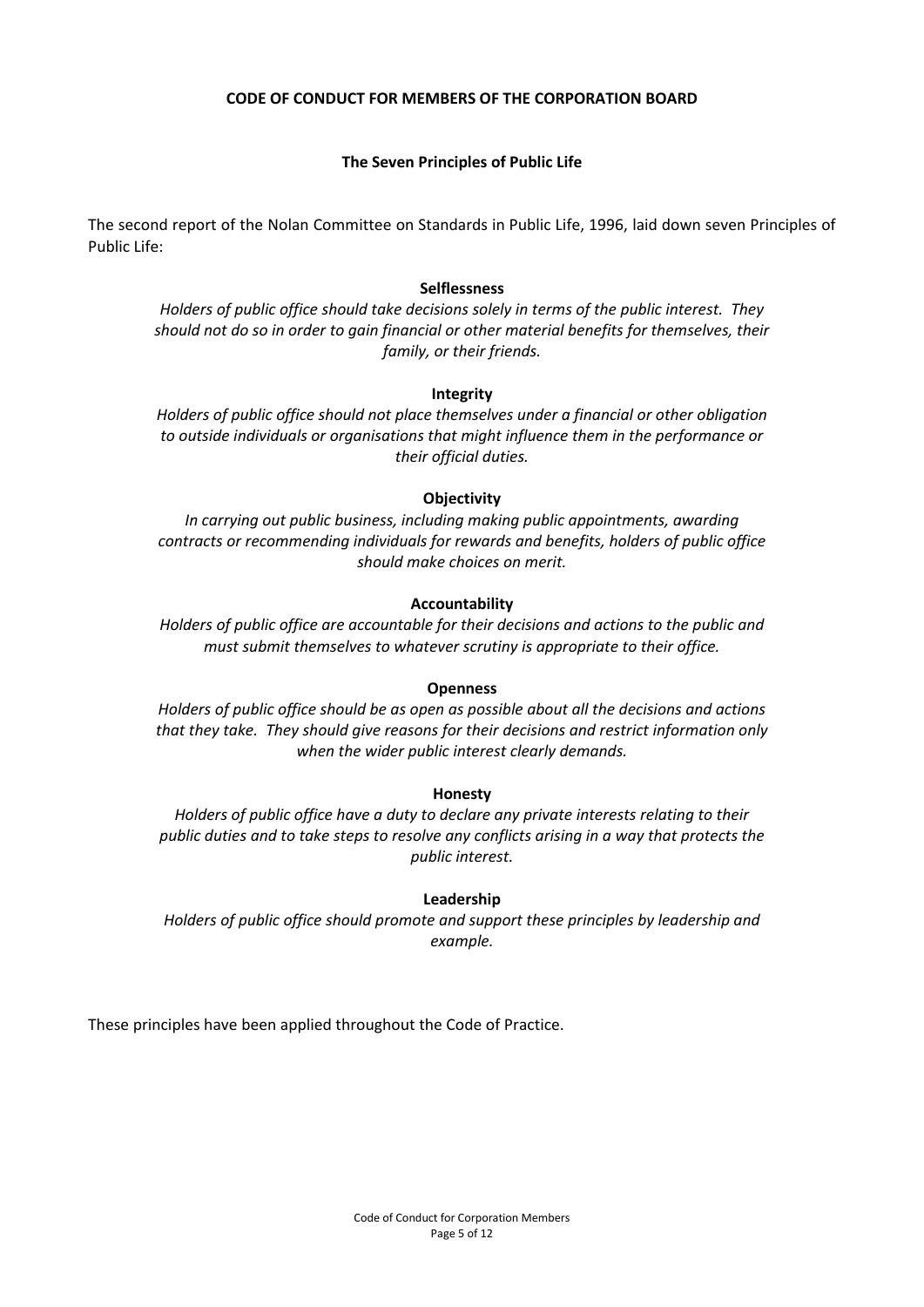## <span id="page-6-0"></span>**AIMS AND VALUES**

The College Mission and Vision Statements agreed by the Corporation from time to time seek to encapsulate the core purposes and aims of the College. Members should have due regard to these purposes and aims when conducting the business of the Corporation and considering the activities and proposed activities of the College

The Corporation recognises its obligations to all those with whom it has dealings - students, employees, local and national employers and industries, suppliers, other educational institutions and the local community. As a publicly funded organisation it also recognises that it is publicly accountable to taxpayers. In particular the Corporation is committed to combating any discrimination within the College on the grounds of age, disability; family responsibility, marital status, race, colour, ethnicity, nationality, religion or belief, gender, sexual orientation, trade union activity, and any other irrelevant criteria.

The Corporation is also committed to ensuring that it conducts its business in accordance with the highest ethical standards as set out in more detail in this Code. Members must resist any temptation or outside pressure to use the position of Member to benefit him/herself or other individuals or agencies.

Public service values are at the heart of the further education service. High standards of corporate and personal conduct, based on the principles set out in the Nolan Report and the recognition that students and other users of the College's services must come first, are a requirement of being a member and should underpin all decisions taken by the Corporation

Members should support the aims and objectives of the College and promote the interests of the College and its students in the wider community.

## <span id="page-6-1"></span>**DUTIES**

Members owe a fiduciary duty to the College. This means that they should show it the highest loyalty and act in good faith in its interests. Each Member should act honestly, diligently and, subject to the provisions appearing in this Code relating to collective responsibility, independently. The actions of Members should promote and protect the good reputation of the College and the trust and confidence of those with whom it deals.

Decisions Members take at meetings of the Corporation and its committees must always be for the benefit of the College, its students and staff and other users of the college and must be taken with a view to safeguarding public funds. Members must not allow any sectional interest to take precedence. In particular, Members must not be bound in their speaking or voting by mandates given to them by other bodies or persons. Members are not appointed as 'representatives' or 'delegates' of any outside body and should base their views on the matters before the Corporation on an honest assessment of the available facts, unbiased by factional or representative views

Members must observe the provisions of the College's Instrument and Articles of Government and in particular the responsibilities given to the Corporation by Article 3(1) of the College's Articles of Government. Those responsibilities, including a list of "reserved" responsibilities, are set out in Governance Handbook.

Members should comply with the Standing Orders and the terms of reference of its committees to ensure that the Corporation conducts itself in an orderly, fair, open and transparent manner and must keep those Standing Orders and terms of reference under periodic review.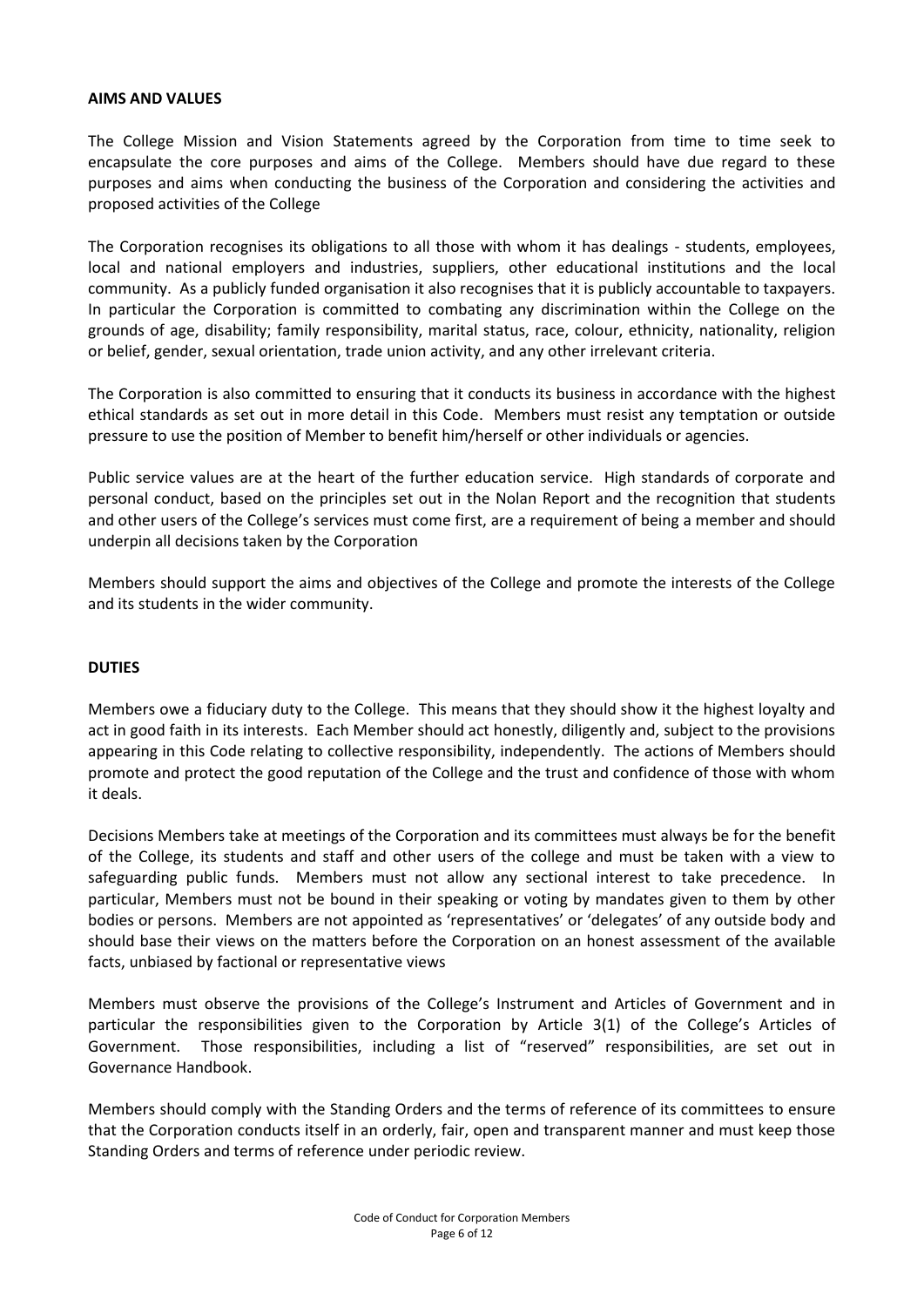Members should also have regard to the different, but complementary, responsibilities given to the Principal as the College's Chief Executive. Whereas it is the Corporation's function to decide strategic policy and overall direction and to monitor the performance of the Principal and any other senior post holders, it is the Principal's role to implement the Corporation's decisions, and to manage the College's affairs within the budgets and framework fixed by the Corporation. Members should work together so that the Corporation and the Principal perform their respective roles effectively. The responsibilities of the Principal are set out in Governance Handbook.

# <span id="page-7-0"></span>**STATUTORY ACCOUNTABILITY**

Members are collectively responsible for observing the duties set out in the Financial Memorandum which the College has entered into with the ESFA as a condition of receiving public funds. A summary of some of the more important requirements of the Financial Memorandum is set out in the Governance Handbook.

Although the ESFA is the main provider of funds to the College, Members should note that they are also responsible for the proper use of income derived from other sources of public funds, from subsidiary earnings and from individual members of the public and for the control and monitoring of expenditure of such income, in order to meet the requirements of the relevant funding body and public audit.

As accounting officer for the ESFA, its Chief Executive is directly responsible and accountable to Parliament for ensuring that the uses to which the ESFA puts its funds are consistent with the purposes for which the funds were given and comply with the conditions attached to them. The Principal, as accounting officer for the College, is also directly accountable and responsible to Parliament, through the Committee of Public Accounts, for the effective stewardship by the College of public funds. The Principal may be required to appear before the Committee of Public Accounts, alongside the Chief Executive of the ESFA to give an account of the use made by the College of such funds. The Corporation is accountable to Parliament for ensuring the financial health of the College, and to the Courts for ensuring that the College is conducted in accordance with the Education Acts and the general law.

## <span id="page-7-1"></span>**SKILL, CARE AND DILIGENCE**

A Member should in all his or her work for the College exercise such skill as he or she possesses and such care and diligence as would be expected from a reasonable person in the circumstances. This will be particularly relevant when Members act as agents of the College, for example, when functions are delegated to a committee of the Corporation or to the Chair. Members should be careful to act within the terms of reference of any committees on which they serve.

## <span id="page-7-2"></span>**POWERS**

Members are responsible for taking decisions which are within the powers given to the Corporation by Sections 18 and 19 of the Further and Higher Education Act 1992 (as amended). A summary of those powers is set out in the Governance Handbook. If a Member thinks that the Corporation is likely to exceed its powers by taking a particular decision, he or she should immediately raise the matter in debate or, outside meetings refer the matter to the Clerk for advice.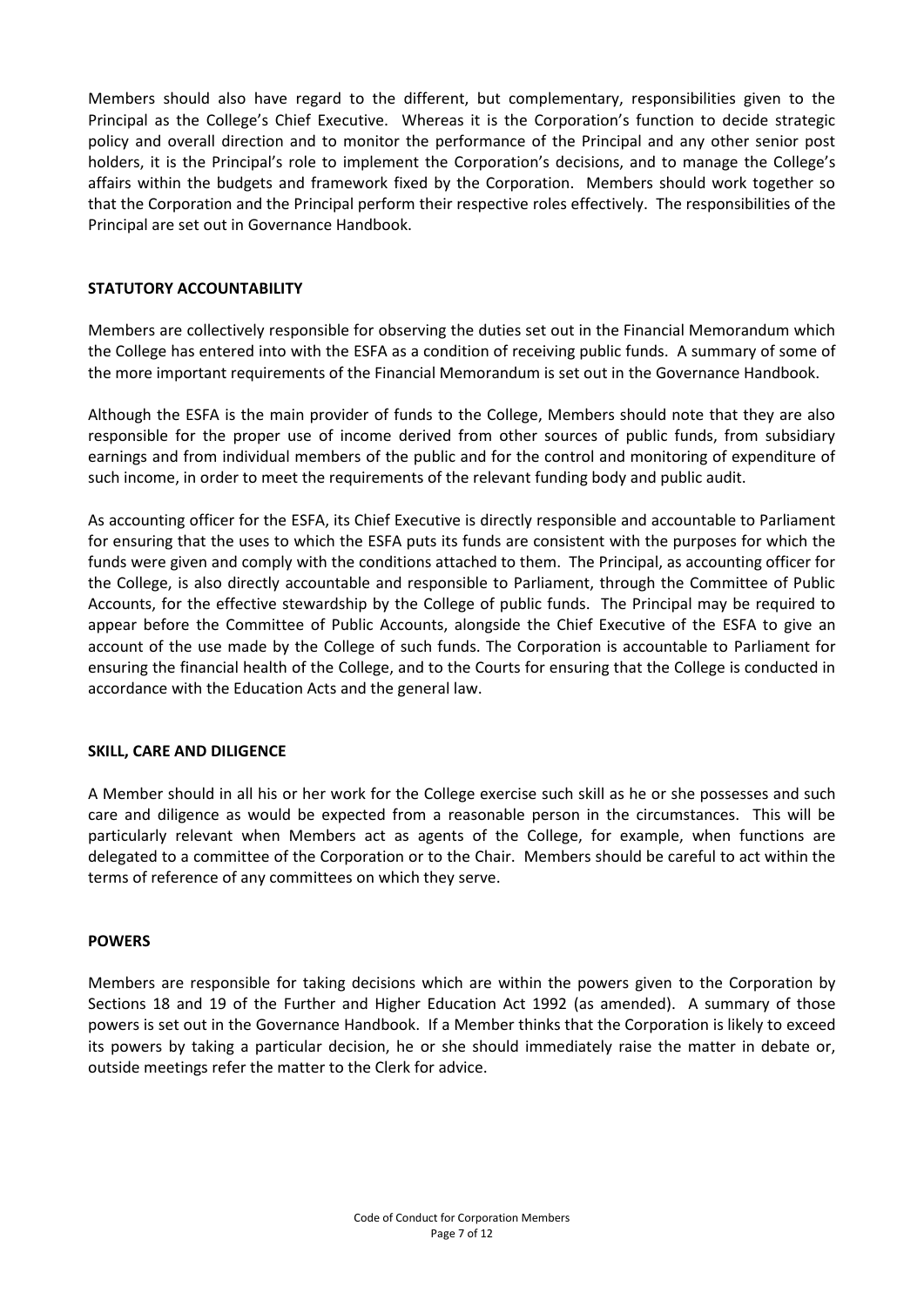## <span id="page-8-0"></span>**CONFLICTS OF INTEREST**

Like other persons who owe a fiduciary duty, Members should seek to avoid putting themselves in a position where there is a conflict (actual or potential) between their personal interests and their duties to the Corporation. They should not allow any conflict of interest to arise which might interfere with the exercise of their independent judgement.

Members are reminded that under the College's Instrument of Government they must not take or hold any interest in any property held or used for the purposes of the College or receive any remuneration for their services (save as a member of staff of the College) save where this would be permitted under charity law and where necessary with the consent of the Charity Commission.

Members are also reminded that under the College's Instrument of Government they must disclose to the Corporation any direct or indirect financial interest they have, or may have, in:-

- (a) the supply of work or goods to or for the purposes of the College; or
- (b) any contract or proposed contract concerning the College; or
- (c) any other matter relating to the College, or
- (d) any other interest of a type specified by the Corporation in any matter relating to the College,

They must also declare any duty which is material and which conflicts or may conflict with the interests of the Corporation.

If an interest of any kind (including an interest of a spouse or partner of a Member or of a close relative of the Member or his or her partner or spouse) is likely or would, if publicly known, be perceived as being likely to interfere with the exercise of a Member's independent judgement, then the interest, financial or otherwise, should:-

- (d) be reported to the Clerk; and
- (e) be fully disclosed to the Corporation before the matter giving rise to the interest is considered.

Members should withdraw from, and may be asked to leave the meeting room for, that part of the meeting at which the matter giving rise to the interest is considered, and on no account may vote in relation to the matter nor be counted in the quorum.

In this context, "close relative" includes but is not limited to a father, mother, brother, sister, child, grandchild, and step-father/mother/brother/sister/child.

Members must not receive gifts, hospitality or benefits of any kind from a third party which might be in breach of the Bribery Act 2010 and the College's anti-bribery policy or be seen to compromise their personal judgement or integrity. Any offer or receipt of such gifts, hospitality or benefits should immediately be reported to the Clerk.

The Clerk will maintain a Register of Members' Interests which will be open for public inspection. Members must disclose routinely to the Corporation all business interests, financial or otherwise, which they may have, and the Clerk will enter such interests on the Register. Members must give sufficient details to allow the nature of the interests to be understood by enquirers. Annually each Member will be sent a copy of their current entry in the Register to confirm it is correct or to amend it as appropriate. In addition to this, Members should inform the Clerk as soon as practicable whenever their circumstances change and interests are acquired or lost.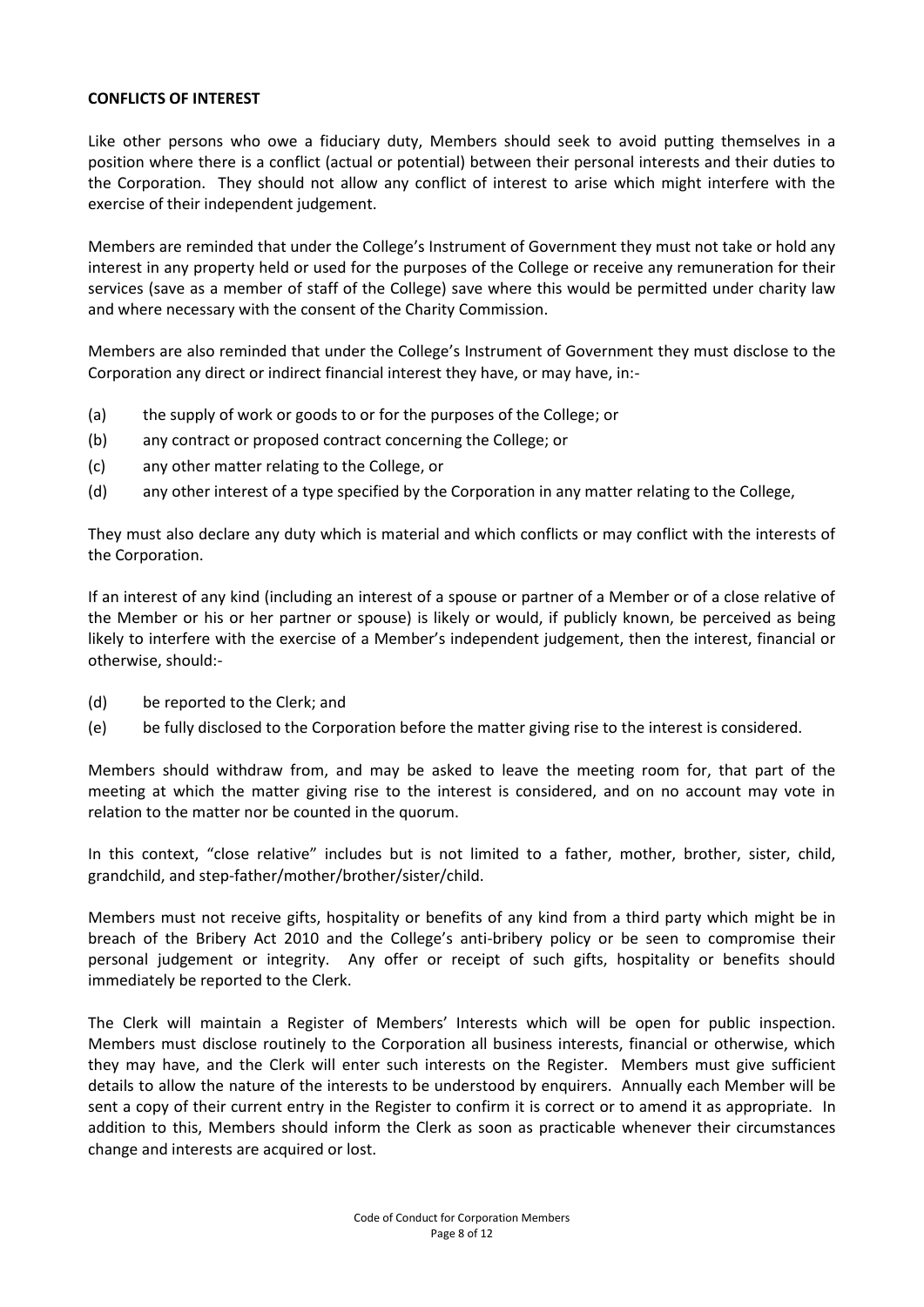If any member is in doubt as to whether an interest should be disclosed, he or she should seek the advice of the Clerk.

## <span id="page-9-0"></span>**COLLECTIVE RESPONSIBILITY**

The Corporation operates by Members taking majority decisions in a corporate manner at quorate meetings. Therefore, a decision of the Corporation, even when it is not unanimous, is a decision taken by the Members collectively and each individual Member has a duty to stand by it, whether or not he or she was present at the meeting of the Corporation when the decision was taken.

If a Member disagrees with a decision taken or proposed to be taken by the Corporation, his or her first duty is to have any disagreement discussed and minuted. If the Member continues strongly to disagree, he or she should consult the Chair and, if necessary, then raise the matter with the Corporation when it next meets. If no meeting is scheduled, the Member should refer to the power of the Chair or any five members under the Instrument of Government to call a special meeting and, if appropriate, exercise it, requesting the Clerk to circulate the Member's view in advance to the other Members. Alternatively, as a final resort the Member may decide to offer his or her resignation from office, after consulting the Chair.

## <span id="page-9-1"></span>**OPENNESS AND CONFIDENTIALITY**

Because of the Corporation's public accountability, and the importance of conducting its business openly and transparently, the Clerk will ensure that, as a general principle, students and staff of the College have free access to information about the proceedings of the Corporation. Accordingly, agendas, minutes and other papers relating to meetings of the Corporation are normally available for public inspection when they have been approved for publication by the Chair.

There will be occasions when the record of discussions and decisions will not be made available for public inspection, for example, when the Corporation considers sensitive issues or named individuals and for other good reasons.

Such excluded items will be identified as "Part 2 Agenda Items" and the minutes and supporting papers will be kept confidential by the Clerk, and will be circulated in confidence to Members. However, Staff and Student Members may not have access to minutes dealing with matters in respect of which they are required to withdraw from meetings under the College's Instrument of Government.

Some confidential items are likely to be of a sensitive nature for a certain period of time only. The Corporation should specify how long such items should be treated as confidential or, if this is not possible, such items should be reviewed from time to time to consider whether the confidential status should be removed and the item made available for public inspection. When considering such issues the Corporation must also consider the College's publication scheme issued under the Freedom of Information Act and policy on access to information not contained in the Publication Scheme. .

It is important that the Corporation and its committees have full and frank discussions in order to take decisions collectively. To do so, there must be trust between Members and immediate past members with a shared corporate responsibility for decisions. Members should keep confidential any matter which, by reason of its nature, the Chair or members of any committee of the Corporation are satisfied should be dealt with on a confidential basis.

Members should not make statements to the press or media or at any public meeting relating to the proceedings of the Corporation or its committees without first having obtained the approval of the Chair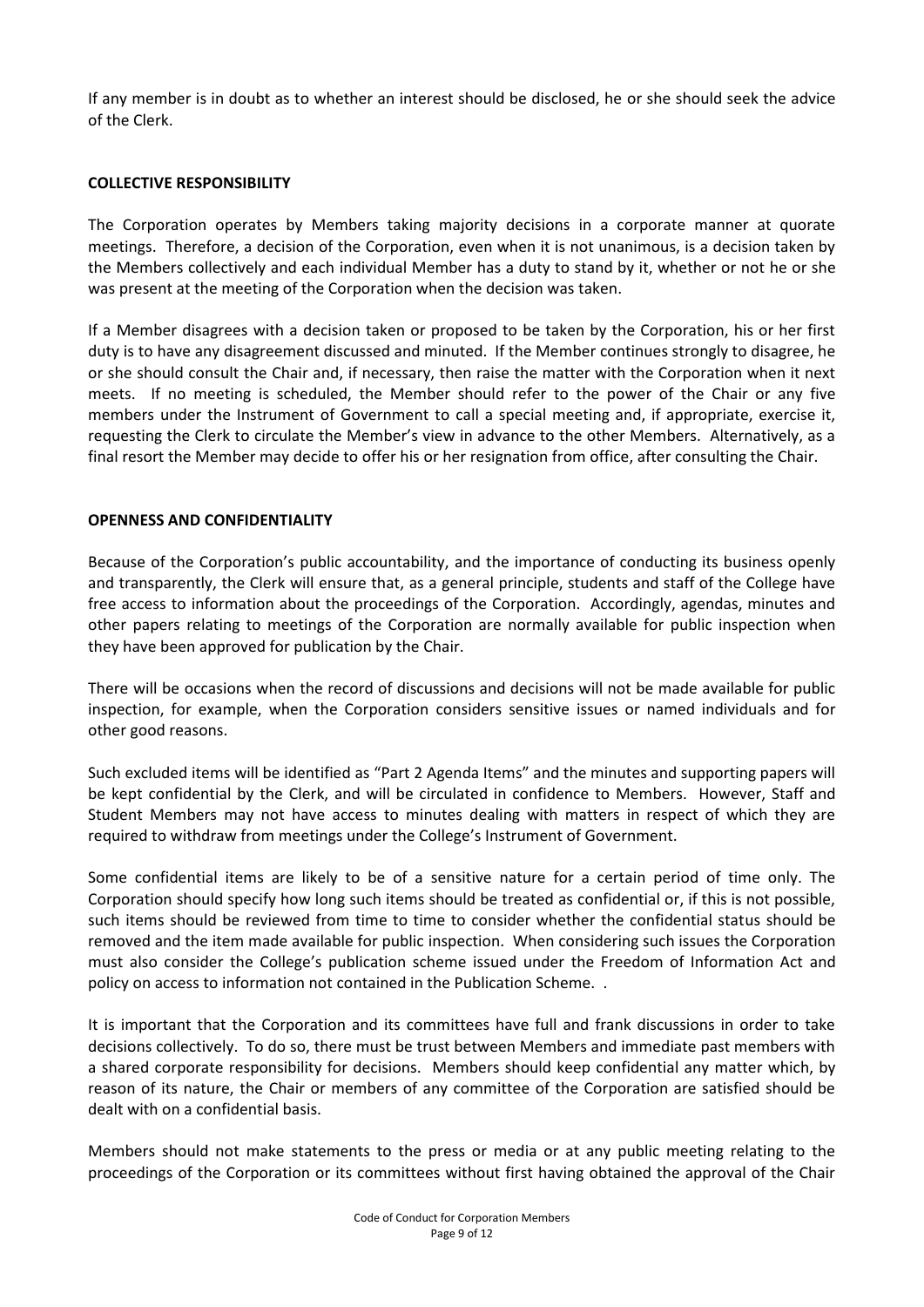or, in his or her absence, the Vice Chair. It is unethical for Members publicly to criticise, canvass or reveal the view of other Members which have been expressed at meetings of the Corporation or its committees.

## <span id="page-10-0"></span>**STATEMENTS OR DISCLOSURES TO PRESS OR OTHER MEDIA**

The Board recognises the genuine public interest in the college and role it has in the Community. Nevertheless published comment, especially if attributable to Members or Senior Managers, can generate serious concerns for staff, students, sponsors or funding bodies. It may also affect in adverse ways the College's business or banking relationships. Members who wish to speak with or are approached by Press or other Media shall therefore first clear any intended statements or disclosures with the Chair or Chief Executive.

Members should use social networking sites responsibly and ensure that neither their personal/professional reputation, nor the College's reputation, is compromised by inappropriate postings.

## <span id="page-10-1"></span>**COMPLAINTS**

In order to ensure that the affairs of the College are conducted in an open and transparent manner and that the College is accountable for its use of public funds but also to its employees, students and the community it serves, it is important for there to be an appropriate complaints procedure in place and for this to be well publicised. Members are reminded of their specific responsibility under the Articles of Government to make rules specifying the procedure in accordance with which employees may seek redress of any grievance relating to their employment, of the importance of having formal complaints procedures in place to handle issues raised by students, former students, and third parties and of the legal requirement to have a whistle blowing procedure in place. Students, employees and other third parties have a right to make a complaint to the ESFA in respect of the college or of any of its decisions.

## <span id="page-10-2"></span>**ATTENDANCE AT MEETINGS**

A high level of attendance at meetings of the Corporation is expected so that Members can perform their functions properly.

## <span id="page-10-3"></span>**DEVELOPMENT OF GOOD GOVERNANCE**

Members are encouraged to obtain a thorough grounding in their duties and responsibilities by participating in the College's governance induction and training programmes, including regular refresher workshops.

In order to promote more effective governance, Members will carry out an annual review of the performance by the Corporation of its duties and responsibilities, as part of a continuing process of self evaluation.

The Corporation shall seek to ensure that all members are appointed on merit, in accordance with an open selection procedure carried out by the Corporation's Remuneration and Search Committee, and are drawn widely from the community which the College serves, having regard to provisions relating to the membership of the Corporation in the College's Instrument of Government, the need to combat discrimination and to promote equality, and the need for continuity, balance and a range of appropriate skills and interests.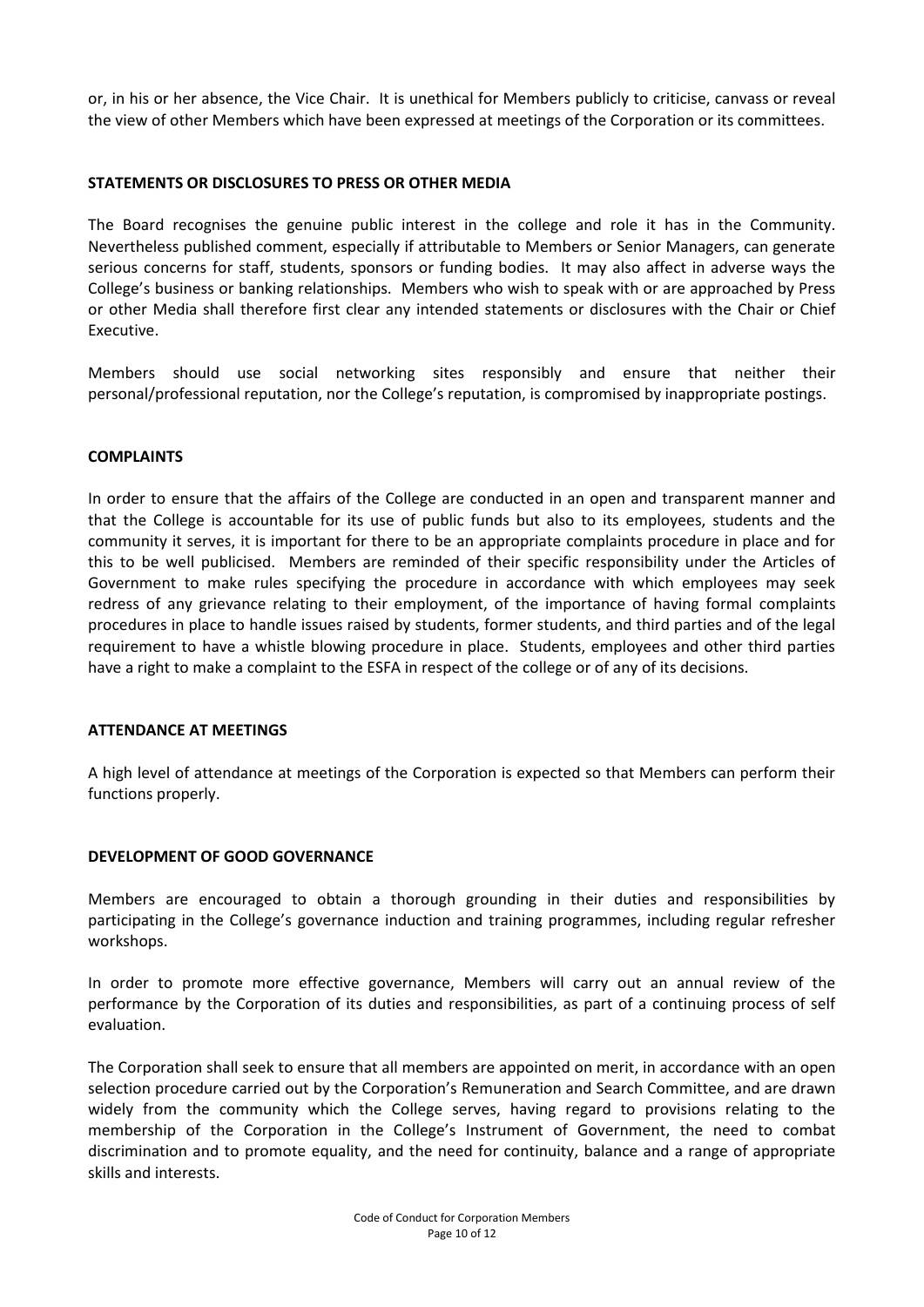As a Member of the Colchester Institute Corporation I agree to observe this code of conduct to the best of my abilities.

Name of Member ....................................................................... (please print)

Signature .......................................................................

Date .......................................................................

Code of Conduct for Corporation Members Page 11 of 12